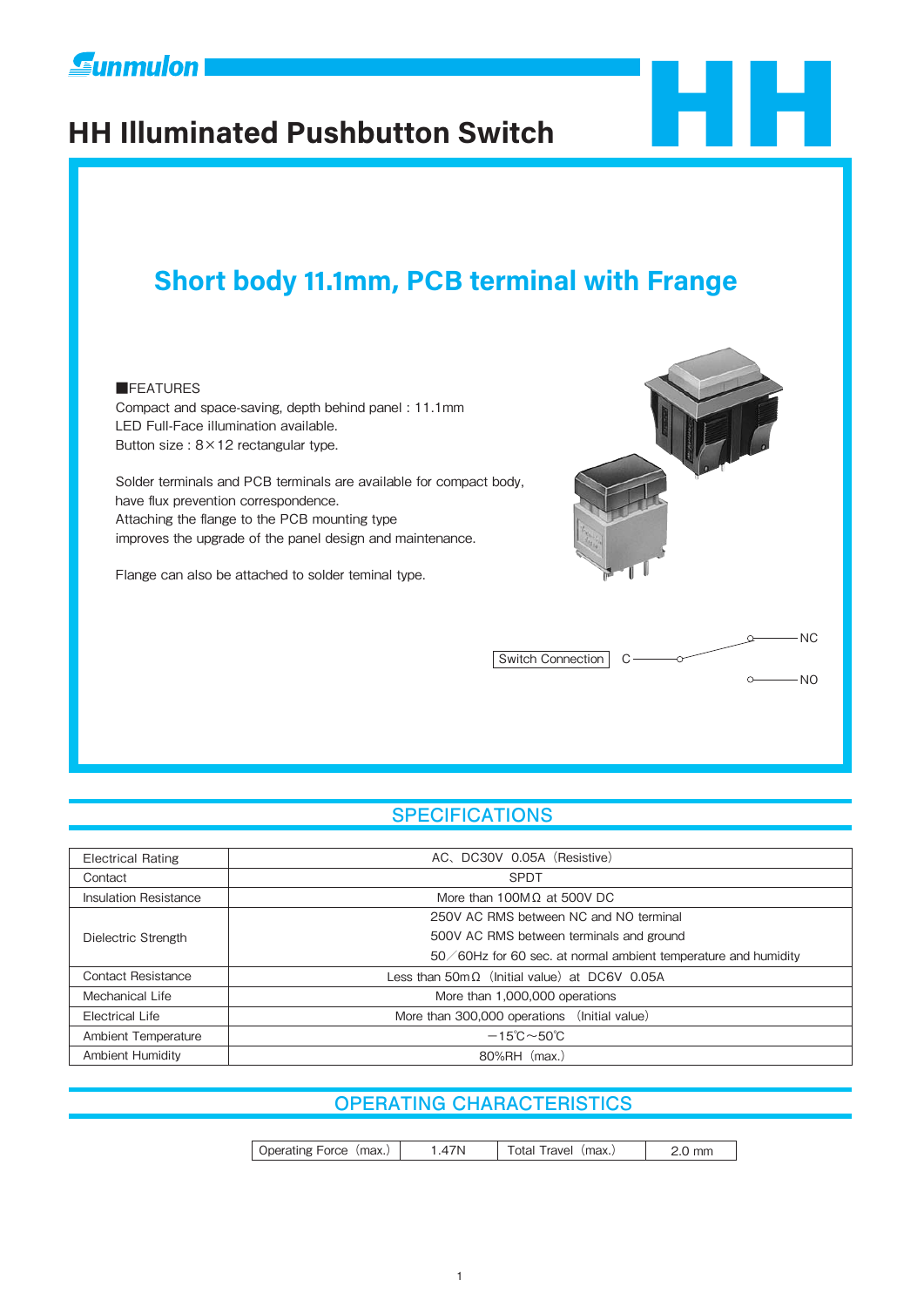

*<u>Eunmulon</u>* 

## **STRUCTURE**



With a flange type, flange attachment / detachment is possible.

## **DIMENSIONS**



Tolerance : ±0.4mm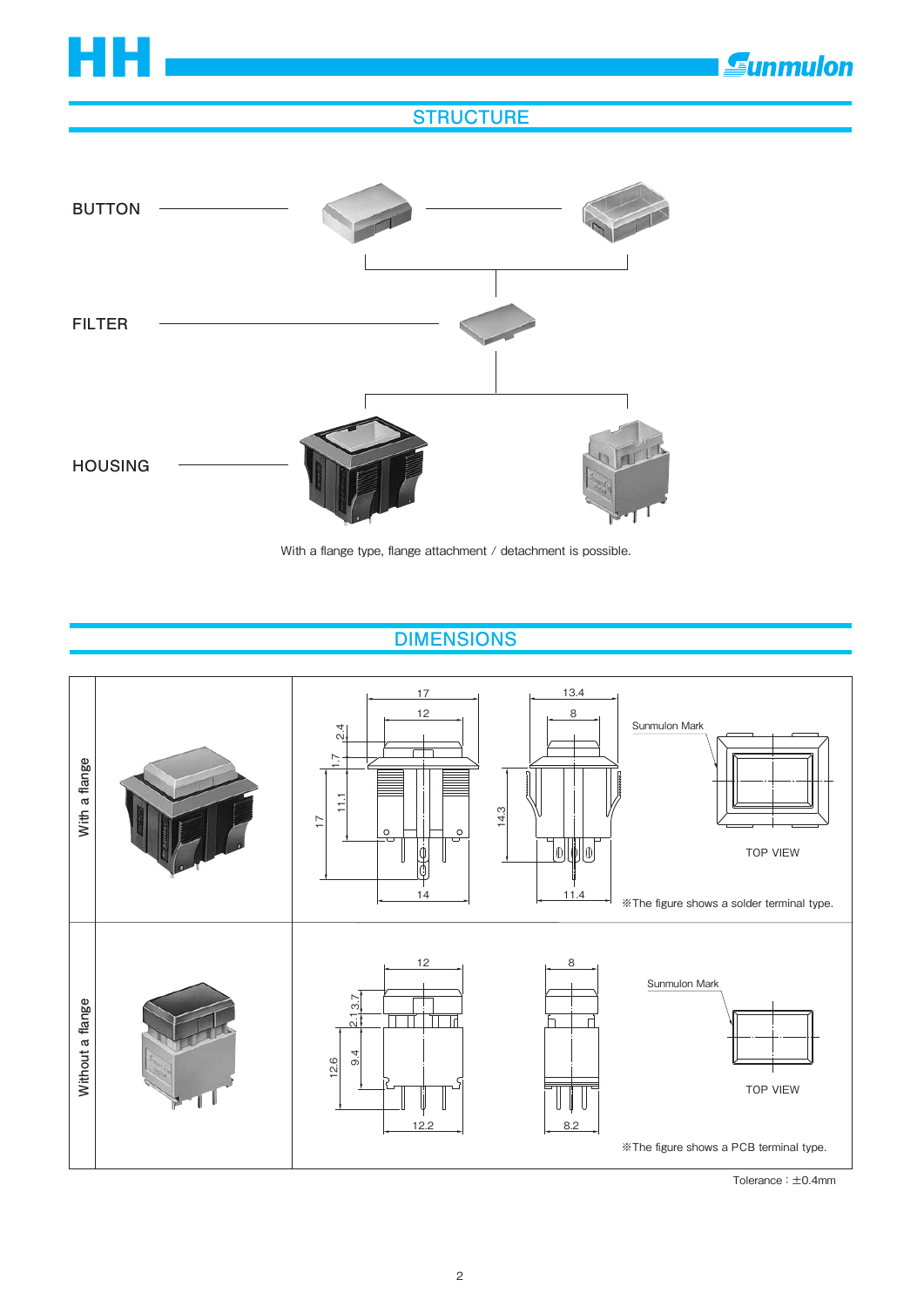## **INTERNAL CONNECTION ARRANGEMENTS**



**Gunmulon** 

## **TERMINALS**





#### *OTERMINALS DIMENSIONS (BOTTOM VIEW)*



Soldering Terminal/Full-Face



HH

PCB Terminal/Full-Face

#### **TERMINAL SHAPE/PCB HOLE CUT-OUT**



3.7 0.6 0.4 (BOTTOM VIEW)



Full-Face

#### **LED DATA**

| ltem                                 | All colors         |       |        |
|--------------------------------------|--------------------|-------|--------|
| Max. operating current $I_{FM}$ (mA) | 30                 |       |        |
| DC Reverse voltage $V_B$ (V)<br>5    |                    |       |        |
| Forward voltage $VF (V)$             | 2.1 $(I_F = 20mA)$ |       |        |
| Recommended operating current        | Red                | Green | Yellow |
| (mA)<br>lc.                          |                    | 10    |        |

## R  $VF\n{\equiv}$ IF Vcc

Full-Face

#### ●LED RATINGS ●EXTERNAL RESISTOR

Internal LED protective resistor is not incorporated. Refer to the following valued series connection.

| Color <sup>6</sup><br><b>Noltage</b> | 5V       | 12V                  | 24V               |
|--------------------------------------|----------|----------------------|-------------------|
| Red                                  | 62001/4W | 2K 0 1/4W            | $4.3K\Omega$ 1/2W |
| Green                                | 30001/4W | 1K <sub>O</sub> 1/4W | 2.2K 0.1/2W       |
| Yellow                               | 62001/4W | 2K 0 1/4W            | 4.3K 0 1/2W       |

※Please turn on the light under the following conditions when pulse lighting. Width  $P_W$ =100  $\mu$  S, Duty ratio D<sub>R</sub>=10<sup>-1</sup>

IFM=100mA with Pulse

Please use the following formula when using at other voltages.

Vcc: Power supply voltage

$$
V_F
$$
: Voltage in regular direction

IF :Recommended operating current

Tolerance:±0.4mm

 $R = \frac{Vcc - V_F}{V}$  $I_F$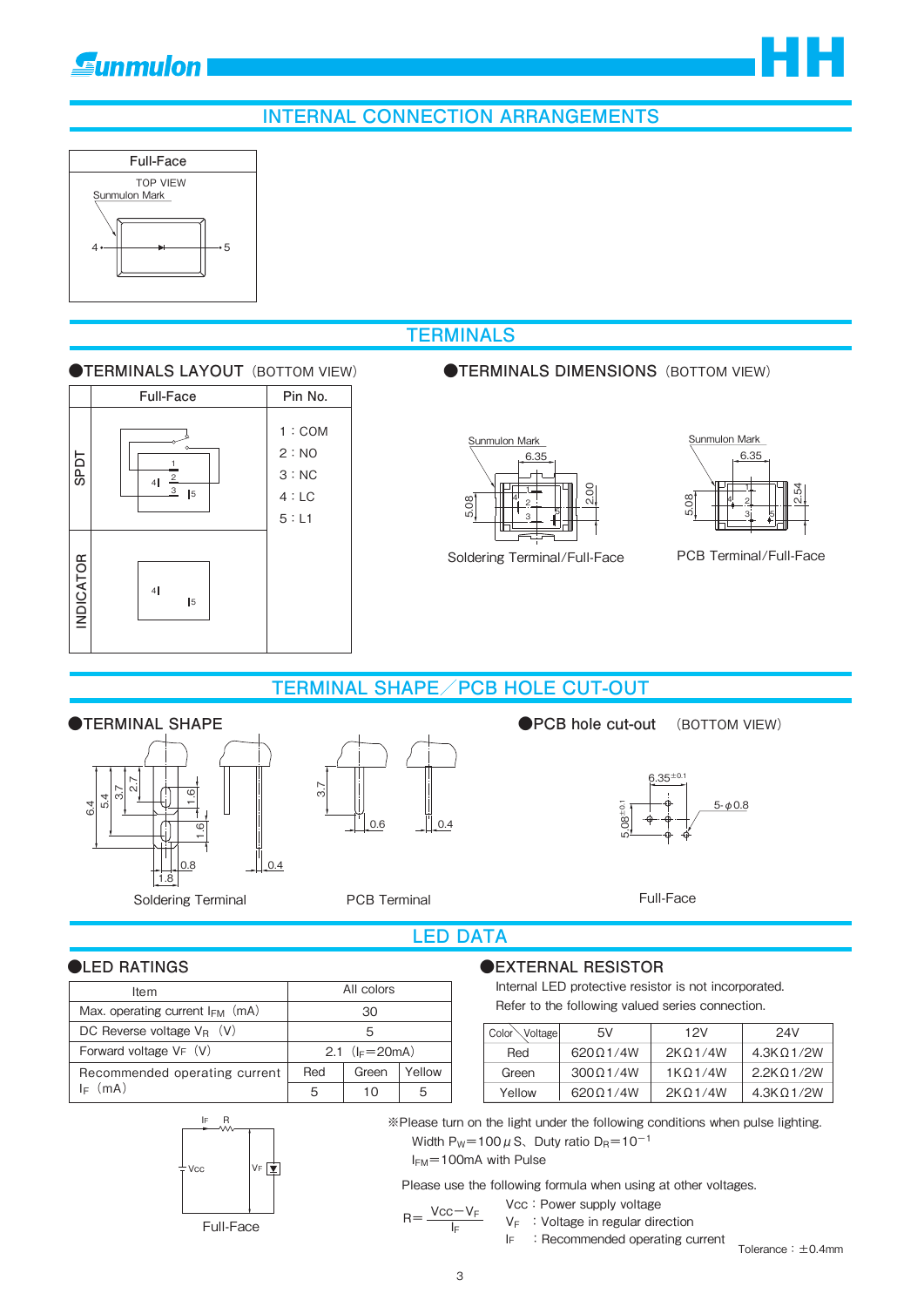

## **Gunmulon**

### **PANEL LAYOUT/PANEL CUT DIMENSIONS**

#### **●With a flange type**





Panel cut dimension should be after panel paintings.

**PANEL LAYOUT**

#### **●Without a flange type**





#### **ACCESSORIES**

**Flange**

By attaching to the PCB terminal type, it will improve the quality of panel design and maintenance. Also it can use for the panel mounting with soldering terminal type. (FIxed pin attached)



| Part No.     |                         |  |  |  |
|--------------|-------------------------|--|--|--|
| Color        | $8\times12$ Rectangular |  |  |  |
| <b>Black</b> | HH-2840-K               |  |  |  |
| Gray         | HH-2840-H               |  |  |  |

NOTE) Refer to the panel cut dimensions with a flange type.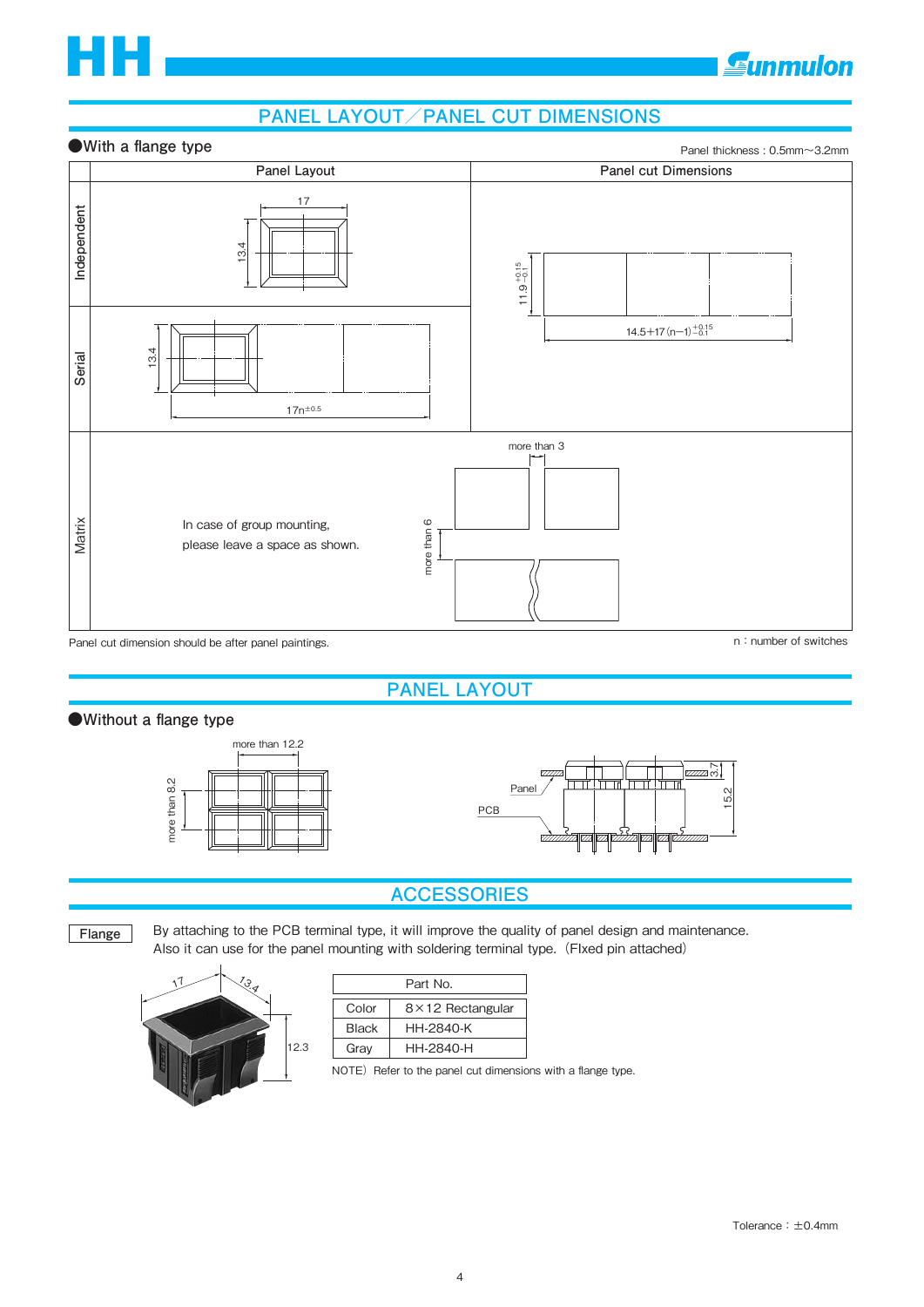## **Gunmulon**



#### **ACCESSORIES**

#### **●BUTTON**

|          | Red | Green | Yellow | Milk-White | Clear | <b>Black</b>                                                                   |
|----------|-----|-------|--------|------------|-------|--------------------------------------------------------------------------------|
| PART No. |     |       |        |            |       | ՝ НН-2794-1LR  НН-2794-1LG  НН-2794-1LY  НН-2794-1LM  НН-2794-2CC  НН-2794-1КК |
|          |     |       |        |            |       |                                                                                |

#### **●FILTER**

|              | Red                      | Green | 'ellow            | Mikl-White     |
|--------------|--------------------------|-------|-------------------|----------------|
| PART<br>`No. | -705.1<br>⊣⊢.<br>- L I I | 95-LG | $795-L$ ,<br>98.Z | 795-LM<br>HH-2 |

#### **FILTER DIMENSION**



#### **ASSEMBLY & DISASSEMBLY**



Tolerance : ±0.4mm